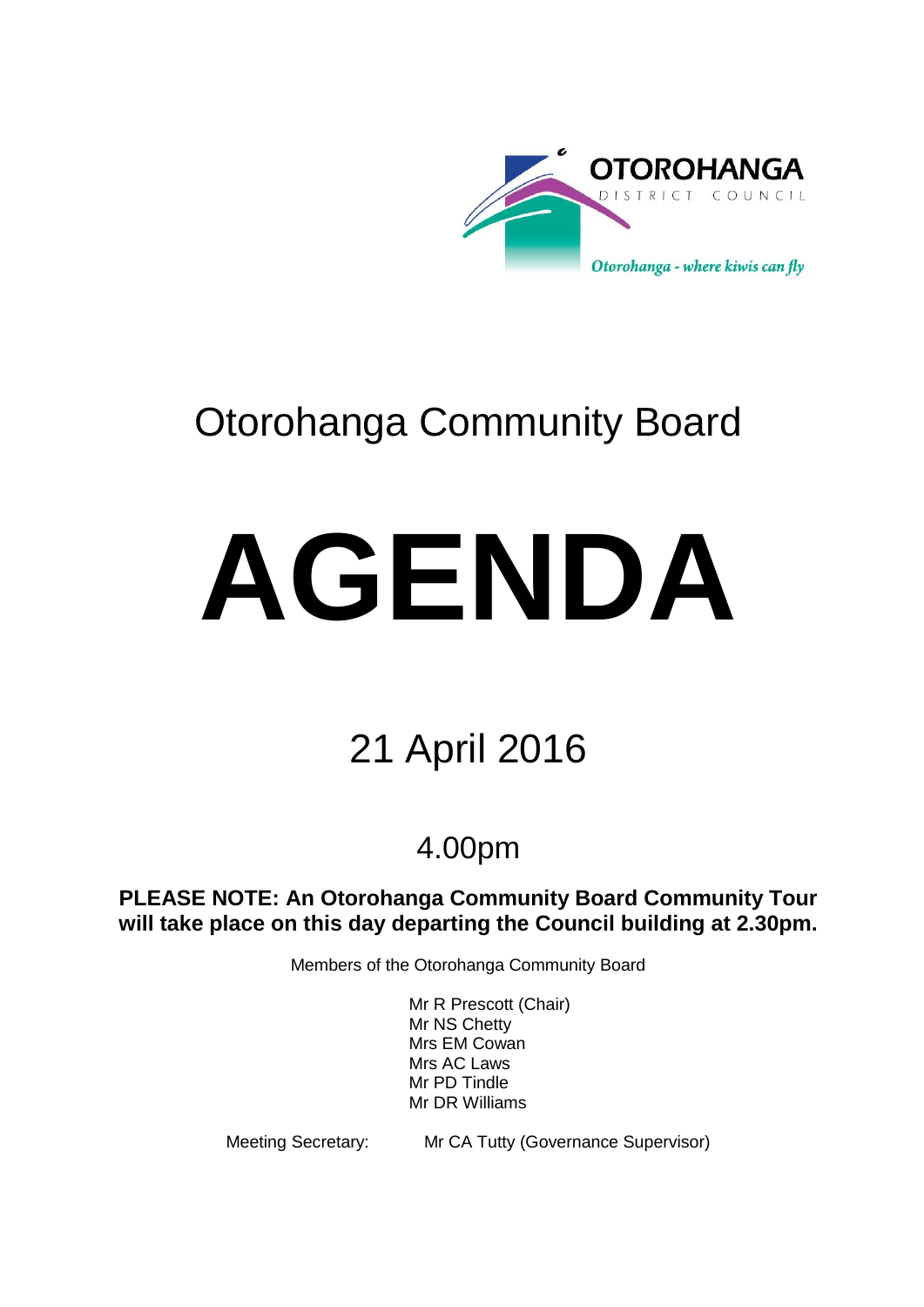# **OTOROHANGA COMMUNITY BOARD**

21 April 2016

Notice is hereby given that an Ordinary meeting of the Otorohanga Community Board will be held in the Council Chambers, Maniapoto Street, Otorohanga on Thursday 21 April 2016 commencing at 4 pm.

14 April 2016

#### **DC Clibbery CHIEF EXECUTIVE**

# **AGENDA**

# **ORDER OF BUSINESS:**

| <b>ITEM</b>      | <b>PRECIS</b>                                                     | <b>PAGE</b> |
|------------------|-------------------------------------------------------------------|-------------|
| <b>PRESENT</b>   |                                                                   |             |
| IN ATTENDANCE    |                                                                   |             |
| <b>APOLOGIES</b> |                                                                   |             |
|                  | <b>ITEMS TO BE CONSIDERED IN GENERAL BUSINESS</b>                 |             |
|                  | CONFIRMATION OF MINUTES - 10 MARCH 2016                           |             |
| <b>REPORTS</b>   |                                                                   |             |
| Item 81          | POTENTIAL USE OF BUILDING AT WATER RESERVOIR                      |             |
| Item 82          | HOUSING FOR THE ELDERLY REVIEW ON RENTALS                         |             |
| Item 83          | SIR EDMOND HILLARY WALKWAY ROOF                                   | 9           |
| Item 84          | DISTRICT LIBRARIANS QUARTERLY REPORT FOR JANUARY TO MARCH<br>2016 | 10          |
| Item 85          | MATTERS REFERRED FROM 10 MARCH 2016                               | 13          |

GENERAL 14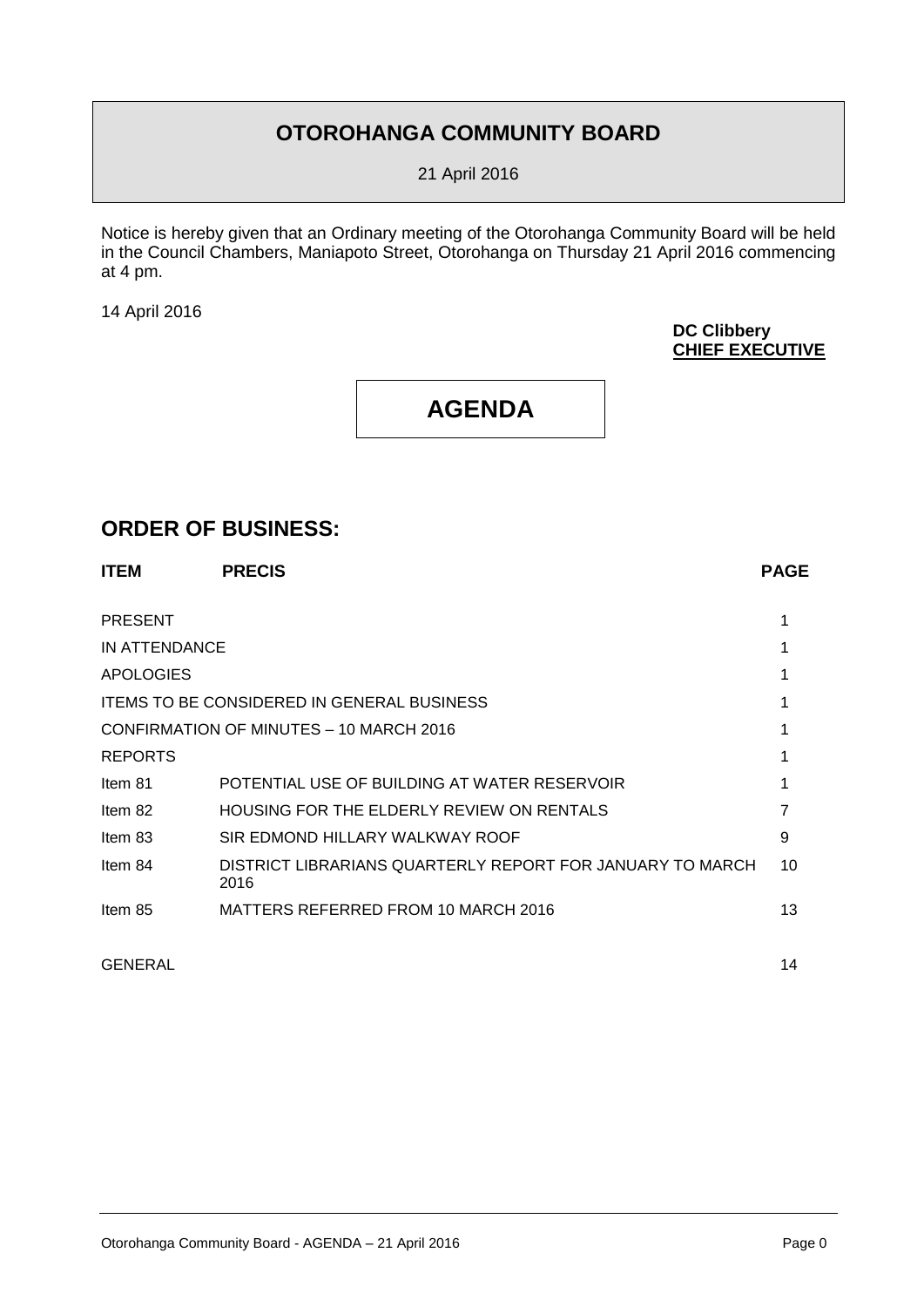# **PRESENT**

**IN ATTENDANCE**

**APOLOGIES**

**ITEMS TO BE CONSIDERED IN GENERAL BUSINESS**

**CONFIRMATION OF MINUTES -**

# **REPORTS**

**ITEM 81 Potential Use of Building at Water Reservoir To: Chairman and Members**

**Otorohanga Community Board**

**From: Chief Executive**

**Date: 21 April 2016**

# **Relevant Community Outcomes**

- Ensure services and facilities meet the needs of the Community
- Promote the local economy and opportunities for sustainable economic development

#### Executive Summary

An enquiry has been received regarding the potential to use a small Council building adjacent to the water reservoirs at Thomson Avenue, that has been unused for many years.

# **Staff Recommendation**

It is recommended that:

- 1. The Chief Executive be authorised to enter into negotiation with Phallyn Rangitaawa in respect of a potential lease of the Council building at the Thomson Avenue water reservoir.
- 2. That subject to the outcome of those negotiations, appropriate maintenance and improvement works on the above building are undertaken by Council, to be funded from the Otorohanga Water Supply account.

# **Report Discussion**

An enquiry has been received (a copy of which is attached) in respect of the potential to use the small (approximately 45  $m^2$ ) Council owned building that is adjacent to the water reservoirs off Thomson Avenue. The position of the building is indicated with the arrow on the plan overleaf.

This weatherboard clad and corrugated iron roofed building was presumably originally a dwelling, and contains one reasonably sized living room, a single very small bedroom, and rudimentary kitchen and bathroom facilities.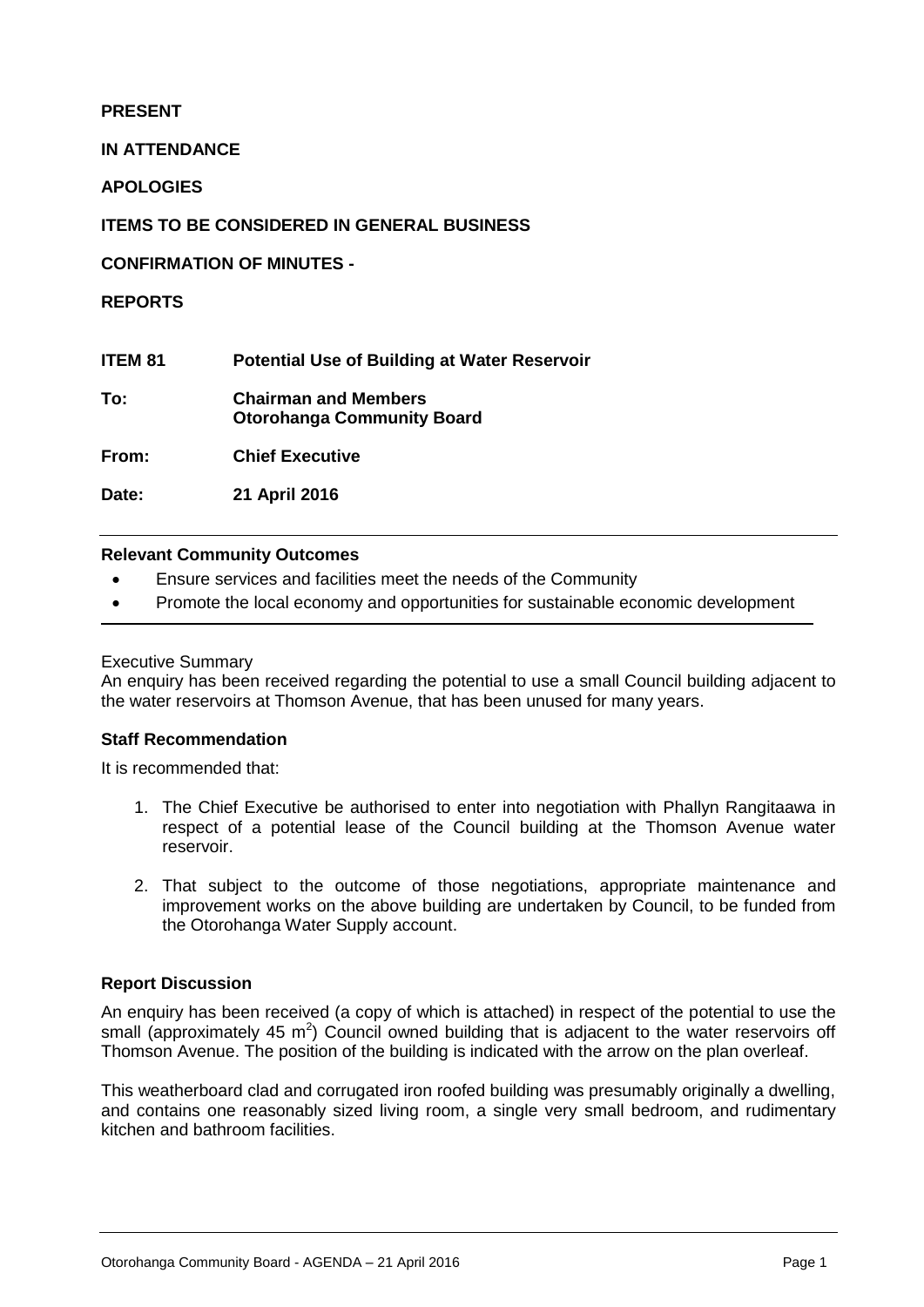The building has however not been used as a dwelling for many years (if ever) and had instead been made available free of charge to the Waitomo Radio Club, a group of amateur radio operators which was a registered branch of the NZ Association of Radio Transmitters.

This free provision of the building had been based upon a concept that amateur radio could augment Council's external communication in the event of a Civil Defence emergency.

The subsequent evolution of communication systems such as the internet has however greatly decreased the value of amateur radio in such situations, and diminished interest in the amateur radio activity generally.

This decline is reflected in the fact that the building on Thomson Avenue has not been actively used for amateur radio for a number of years, and to all intents appears to be completely abandoned.

As such it is appropriate (and indeed perhaps overdue) to consider what should be done with this building.

# **Water Supply Issues**

The building is located alongside one of the two 1000 cubic metre reservoirs that provide the main treated water storage for the Otorohanga Community.



As can be seen on the plan above (which includes 0.5m contours) the building sits on the relatively flat top of the hill above the entrance to the Westridge subdivision. This is one of the highest locations relatively close to the centre of the town and the water treatment plant, and as such is a very suitable location for water storage.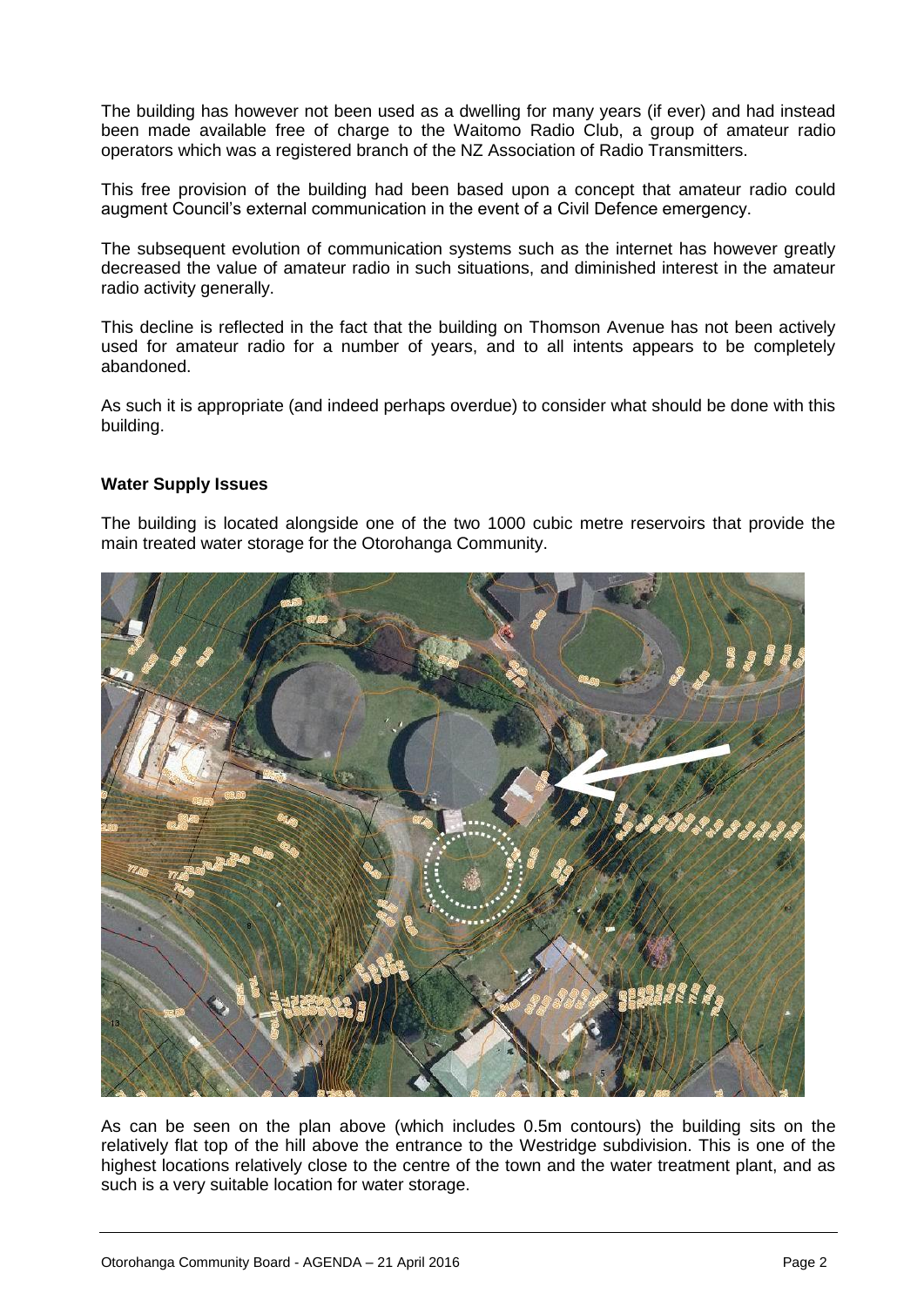It has however been frequently noted that the current clean water storage capacity for Otorohanga does not meet the guideline levels specified by the Ministry of Health.

The total existing storage capacity of 2400 $m<sup>3</sup>$  (which includes the 400 $m<sup>3</sup>$  reservoir at Mountain View Road) is equivalent to approximately 21 hours supply at the current level of demand corresponding with the Mean Day in the Maximum demand Month ('MDMM') whereas the MoH guideline is for 36 hours supply at this rate.

Whilst there have not to date been any severe water shortages in the town arising from this limited capacity, it has for more than 10 years been planned to increase storage capacity to nearer the guideline figure, by constructing an additional 1000m<sup>3</sup> reservoir, and in the current Long Term Plan a budget allocation of \$529,000 exists in the 2016/17 year for this purpose, with the original thinking being that such a reservoir would be located alongside those at Thomson Avenue.

An inspection of the Thomson Avenue site has however suggested that it is not well suited for this purpose, because of the limited remaining area of flat ground. The large dotted circle on the plan above represents the apparent best possible location of such a reservoir, but this is far from ideal, and probably impractical, being too close to both the site boundary and the existing reservoir.

A more realistic option would therefore be to construct a smaller additional reservoir here (the smaller dotted circle would be the outline of a reservoir of around  $500m^3$ ) and/or to create additional capacity at another site, possibly alongside the other reservoir on Mountain View Road. Exactly what form this alternative option should take could be influenced by future community development plans and how water use changes in response to metering; if for example water metering causes MDMM water consumption to fall, then this will reduce the amount of additional water storage capacity required.

Regardless of what form this other option takes, it appears that it would not require removal of the building, and hence it is worthwhile to consider the building's future use.

# **Building Condition**

An initial visual inspection of the building suggested that its condition might be poor, but a subsequent more detailed inspection by Council's Senior Building Control Officer (details of which are in the File Note which is attached to this report) has indicated that contrary to the initial impression, most of the building is sound.

If the building is to be used for any purpose there is a need at the very least to repair the damaged cladding, paint the exterior (including roof) and install complying access steps. The estimated total cost of this work is around \$9,000.

For the building to be inhabited the minimum work required would be extended to include the installation of a complying bathroom (current the bathroom only contains a toilet) and sealing of the kitchen, laundry and bathroom floors. Adding such work would probably take the total cost to around \$13,000.

For planning purposes, and allowing for the fact that some other works might also be required, it is suggested that assumed total remediation costs for inhabited and non-inhabited use should be \$15,000 and \$10,000 respectively.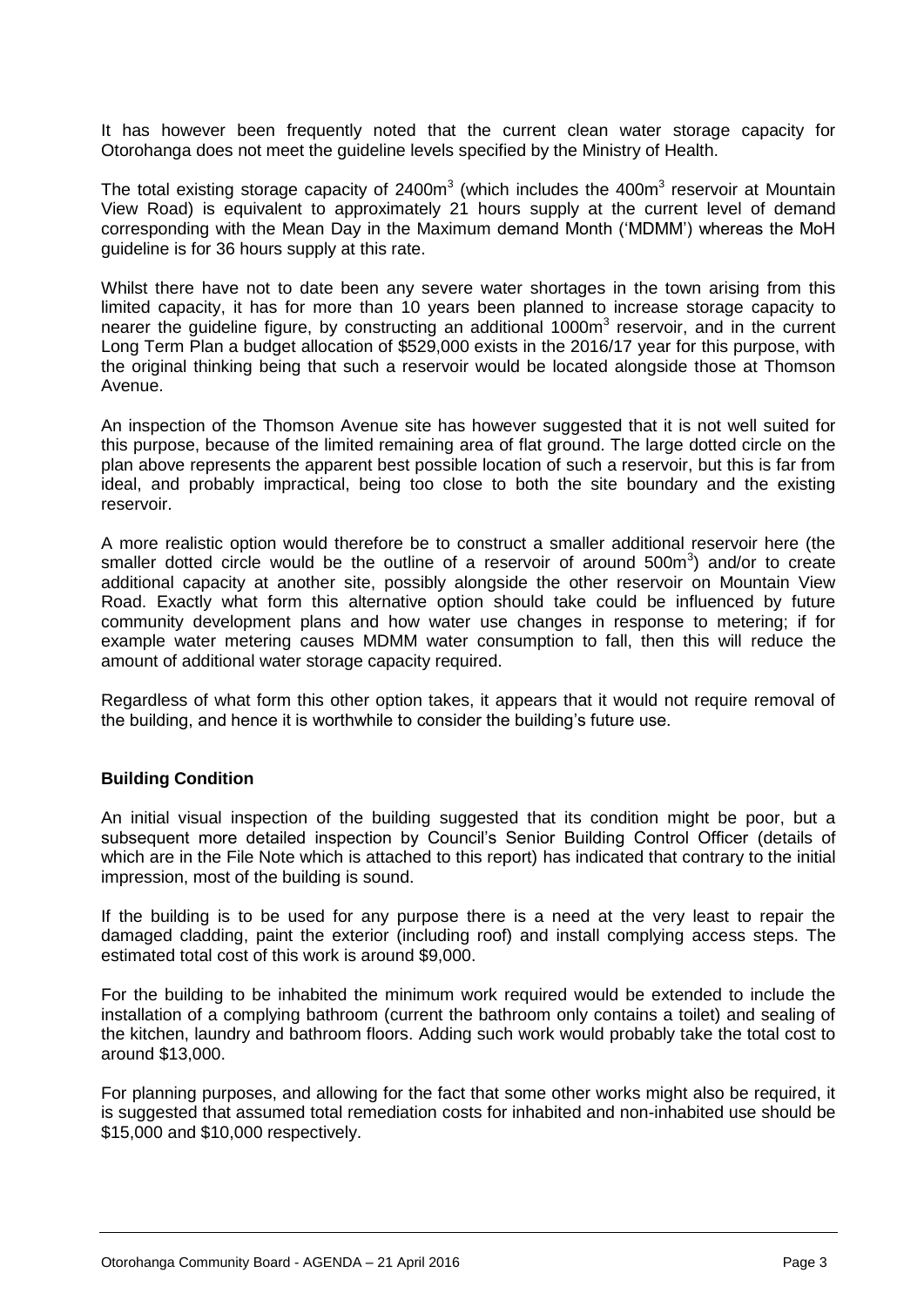# **Other Issues**

Other factors that may be worthwhile to note are:

- Being located close to the water reservoirs the building will be in shade during the winter afternoons.
- The area surrounding the reservoirs is grazed by sheep, and any use of the building should not be incompatible with this.
- Access to the areas surrounding the reservoir for maintenance purposes must not be compromised by any use of the building.
- If a second reservoir was put in place the area available for parking would be limited.

# **Possible Uses**

It is clear that something should be done with this building other than just leaving it unoccupied to progressively deteriorate. There appear to be two potential courses of action, as follows:

#### **Lease**

The building could, after the restoration work described, be suitable for lease. Currently there is extremely strong demand for residential rental properties in and around Otorohanga, and it is not doubted that in the current market it might – with some minor modifications - be readily leased as a small residential unit.

In the current market it is suspected that a rental of at least \$120 per week - and probably more might be obtained from such a residential use of the building.

It is however believed that the nature of the building and site might make it more suitable to be leased for a purpose such as that suggested by Ms Rangitaawa rather than residential occupation, even if the rental was at a level slightly below what might be achieved if it was leased for residential purposes.

In either case it appears that a rental of the building could repay the likely cost of remediating the building in little more than two years, and would thereafter provide a small offset to the cost of operating the community water supply.

# **Sale of Building for Relocation**

It has been suggested that the building could possibly be sold, for relocation to another site, where it might be used as a farm cottage or other secondary building. The value of the building for such use is however probably relatively low – perhaps between \$10,000 and \$15,000 in its current state – and it appears that much better value for the community could be obtained through the leasing option.

#### **Dave Clibbery CHIEF EXECUTIVE**

Attachments:

- Letter from Phallyn Rangitaawa
- File Note Review of Building Located Next to Water Tanks on Thomson Avenue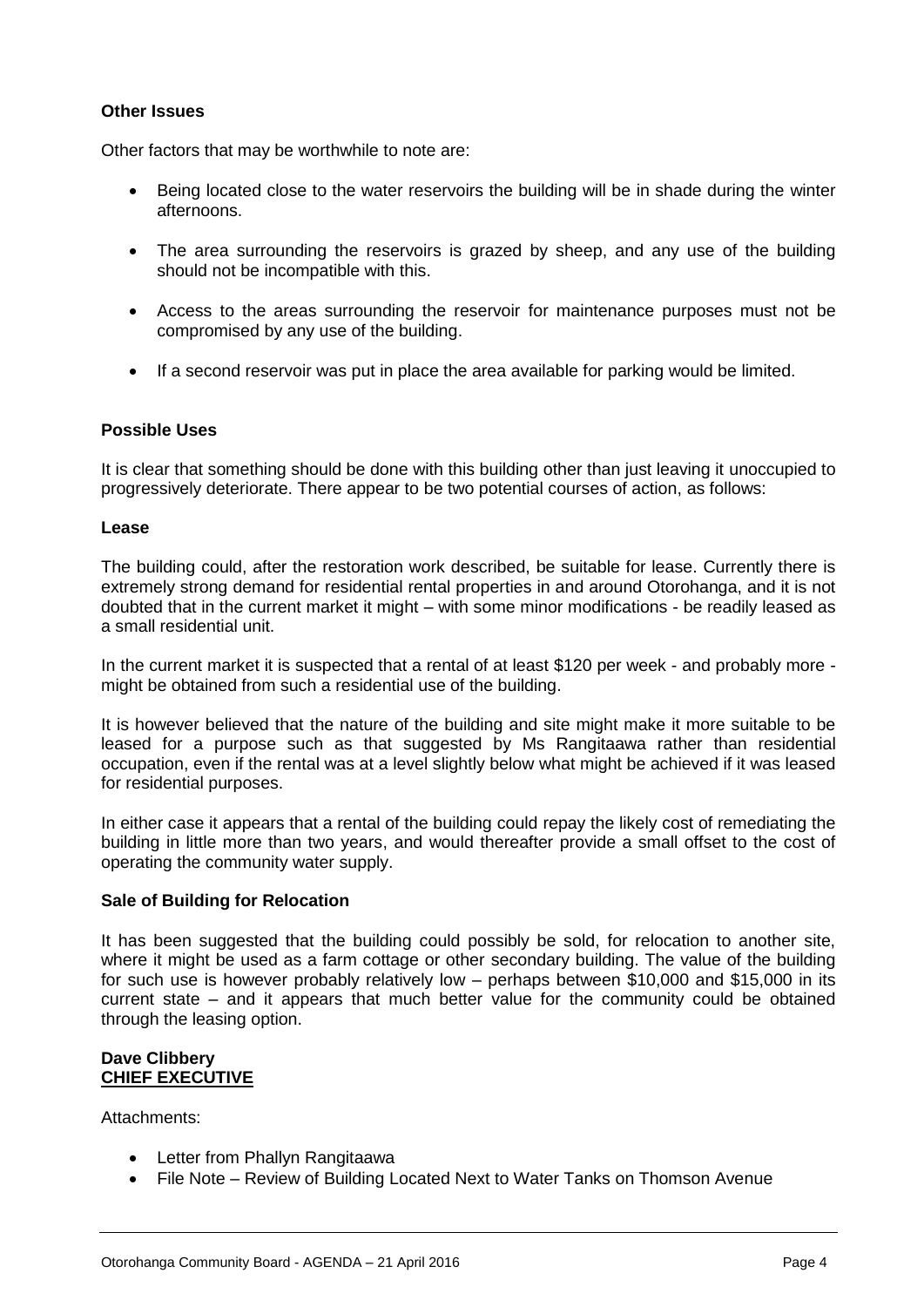Otorohanga Community Board/Councillors Otorohanga District Council PO Box 11 Otorohanga 3940 Ph: 07 873 4000

5th April, 2016

# **Re: Lease Thomson Avenue-Building use at Reservoir**

To the Otorohanga councillors for consideration,

I purchased my property at 6 Thomson Avenue Otorohanga four years ago, during this time I have seen the small building which is situated by the two water reservoir never been in use and have slowly noticed that this building is beginning to deteriorate.

# **Role/Community**

I have been predominately working in Primary Health as a registered nurse for the last 10years, these past 6years I have been living and working within Otorohanga District where I currently deliver two Ministry of health contracts, one is for the Wellchild/Tamariki Ora services and the second for Outreach Immunisation services. These services are delivered across Waitomo, Tekuiti, Otorohanga and since October 2015 has included the Waipa district. There are currently 260 children under the age of 5 years who are enrolled to receive Well Child/Tamariki Ora services (Karo, 2016).

The Well Child/Tamariki Ora primary service objectives "a service that supports families, whānau and caregivers to maximize their child's developmental potential and health status from birth to five years, establishing a strong foundation for ongoing healthy development" (Ministry of Health, 2014).

The Outreach immunisation service is sub-contracted through the 3 following medical centres, Tekuiti Family Health, Tekuiti Medical Centre and Otorohanga Medical centre, but not limited to these medical centres often including children who are enrolled in Mahoe Medical centre and Te Awamutu Medical Centre. The service is to deliver immunisation episodes in the home to children who are overdue as per the Childhood Immunisation schedule.

# **Possible Use of Building**

In March 2016, I met with CEO- Dave Clibbery and spoke briefly to him about a long term plan and the potential lease of two Otorohanga District council properties. The building at Thomson Avenue was the only option that could be considered, with the proper consultation of councillors.

If I was to secure a reasonable lease, which was negotiated to reflect the deterioration and considerable work that this building requires, the potential possibilities that this building could be used for would be a study area and or office.

# **Office Space**

In the past this building has been utilised by the Waitomo Radio club (free of charge) on the condition that they would assist Council with radio communications in the event of a civil defence emergency. There is great space in the building and could be used as a central office between Tekuiti and Waipa. Currently I utilise Anita Bain's Preggies Cottage (Maniapoto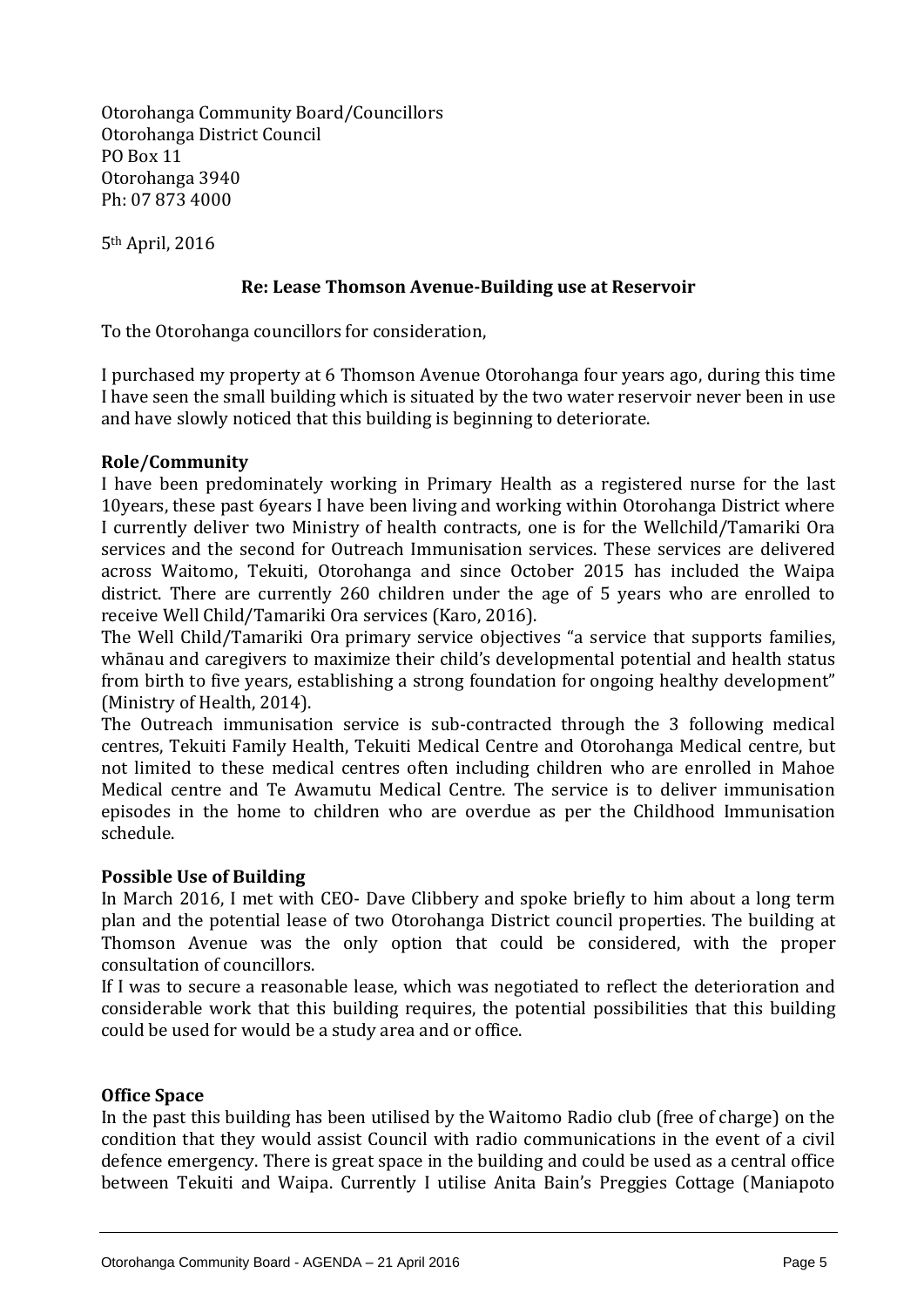Street, Otorohanga) but this is only available to me on a Wednesday, and I am unable to store equipment there due to the limited available space.

# **Study Area**

I am currently completing a Post-Graduate Diploma in Nursing through Wintec and will be starting masters in 2017 to become a Nurse Practitioner. I have a very busy home with 3 children and often struggle to find a quiet place in my house to complete readings and assignments this building being so close to my resident would provide a great space and could be utilised as a study area.

Your consideration for the potential use of this property would be appreciated

Regards

Phallyn Rangitaawa 6 Thomson Avenue Otorohanga 0211755139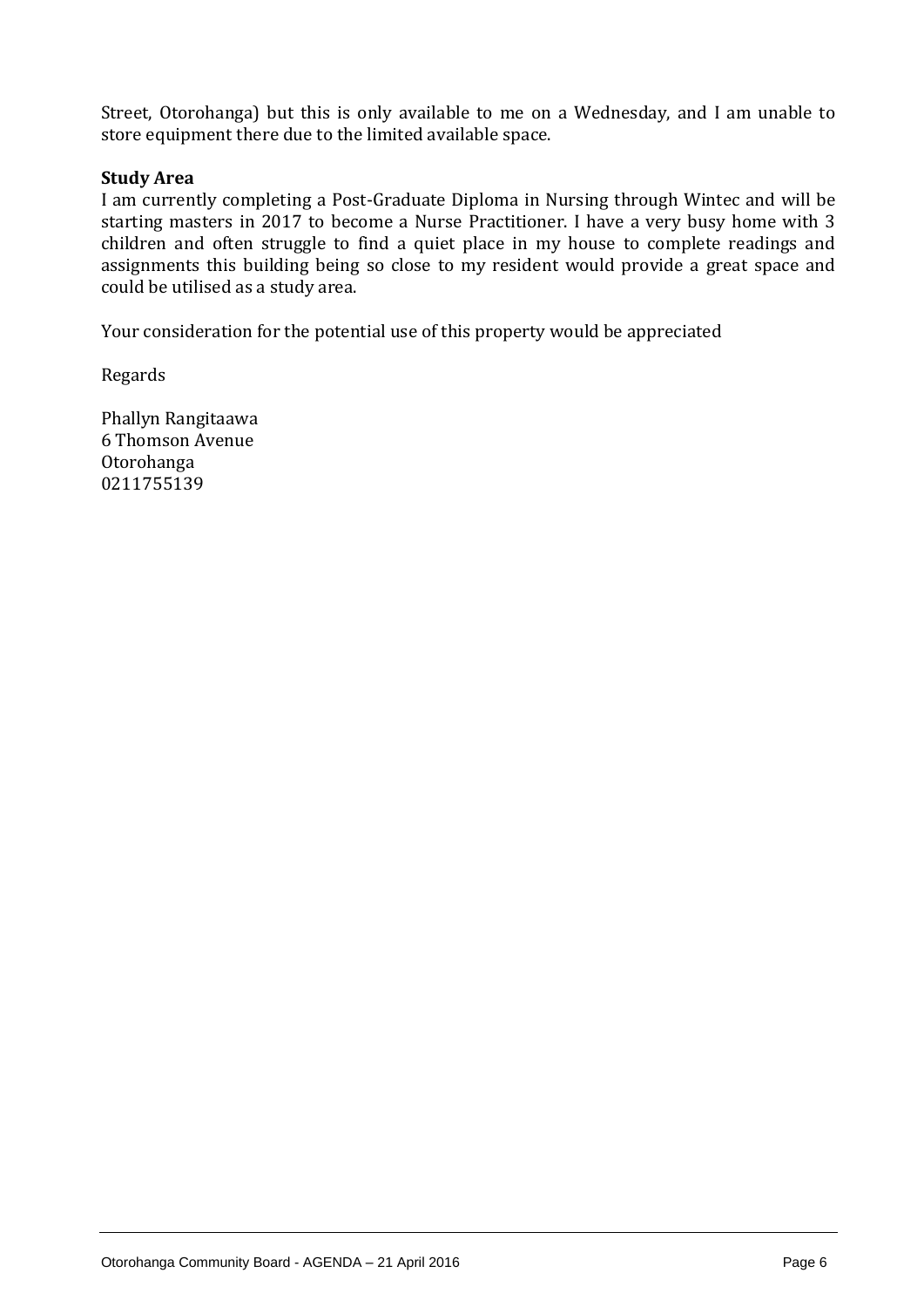**Item 82: HOUSING FOR THE ELDERLY REVIEW OF RENTALS To: Chairperson and Members Otorohanga Community Board From: Governance Supervisor Date: 21 April 2016**

#### **Relevant Community Outcomes**

Ensure services and facilities meet the needs of the Community

#### **Executive Summary**

A review of Housing for the Elderly rentals in Elizabeth Place and Windsor Court, Otorohanga is proposed.

#### **Staff Recommendation**

It is recommended:

The rental charged for units in Elizabeth Place and Windsor Court, Otorohanga be increased as follows –

Single unit - \$100.00 per week (11% increase) Double unit - \$130.00 per week (5% increase )

#### **effective from 1 July 2016.**

#### **Report Discussion**

The rentals for units in Elizabeth Place and Windsor Court were reviewed in April 2015 at which time it was resolved that the rental charged for the single units be increased by approximately 4%, effective from 1 July 2015 to –

Single unit<br>
Double unit (remained the same) 6123.00 per week<br>
S123.00 per wee (remained the same)  $$123.00$  per week

Should a carport be available, the Tenant will be required to pay an extra \$6.00 per week.

As members will be aware it is necessary to give Tenants not less than 60 days' notice of any proposed increase in rental and ideally to take into account pension dates. Council is free to set whatever rental it feels appropriate and should any Tenant experience hardship because of this assistance is available through Work and Income New Zealand, Accommodation Supplement.

The net weekly New Zealand Super Income rates, which came into effect from 1 April 2016 (increased by approx.2.7% ) are –

| Single - living alone                            | \$384.76      |
|--------------------------------------------------|---------------|
| - sharing                                        | \$355.16      |
| Double – one qualifies                           | \$281.30      |
| - one partner qualifies & other partner included | \$591.94      |
| - both qualify                                   | \$295.97 each |
|                                                  |               |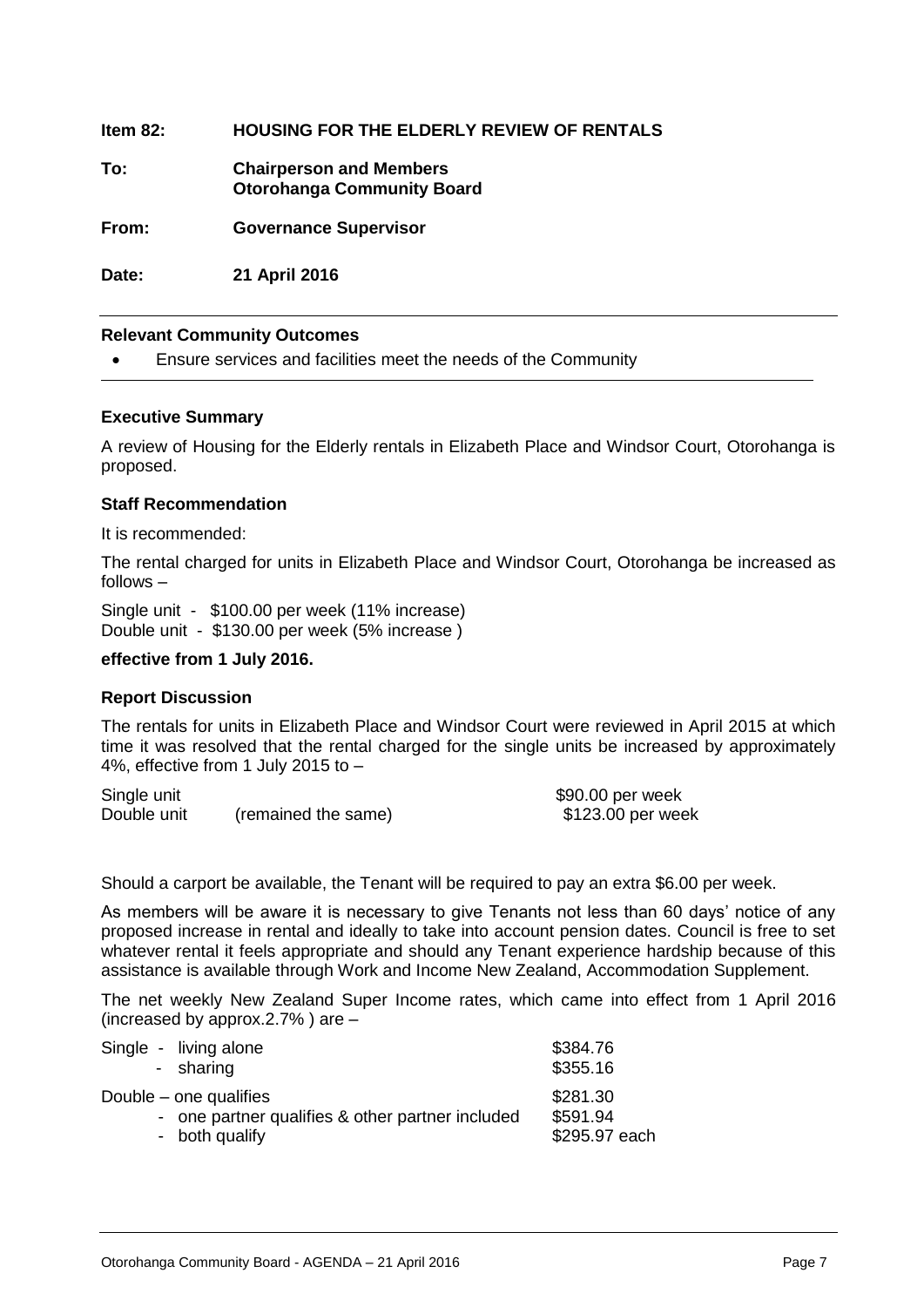At this point it is indicated that the estimated budget figure of \$16,608 for maintenance for the year ending 30 June 2016 will be exceeded by approximately \$2349 to \$18957.

# **CAPITAL WORKS FOR 2015/16**

Estimated at \$12,000 for refurbishment of units, estimated actual \$12,000.

Estimated at \$10,000 for Bathroom refurbishment, estimated actual \$19,000.

Estimated at \$3800 for Re-cycling area Elizabeth Pl., estimated actual \$4,200

#### **INCOME 2015/16**

Based on current occupancy the estimated income of \$120,000 will be slightly under the budget estimate of \$122,500.

The estimated balance in the account, as at 30 June 2016 will be \$53,716 overdrawn, an Increase of \$4,786

Following an inspection of the units late last year with Council's Community Facilities Officer it was agreed the following work should be allowed for the 2016/17 year.

#### **Activities operation**

| a.           | Lawn mowing                        | \$9,133                     |
|--------------|------------------------------------|-----------------------------|
| b.           | Other services - Refuse collection | \$4,100                     |
|              |                                    | \$13,233                    |
|              | <b>Asset Maintenance</b>           |                             |
| a.           | Other services                     | \$9,738                     |
| b.           | Engineering Admin.                 | \$7,425                     |
|              |                                    | \$17,163                    |
| <b>TOTAL</b> |                                    | \$30,396                    |
|              | Capital expenditure for 2016/17    |                             |
|              | Refurbishment of units             | \$12,300                    |
|              | Bathroom refurbishment             | \$16,400 (will be \$19,000) |
|              | Fence – Windsor Ct                 | \$4,305                     |
| TOTAL        |                                    | \$33,005                    |

#### **Setting Rentals for 2015/16**

I have spoken to a local Real Estate Company and they advise that the market rental for similar units has increased by approximately \$20 per week to –

| <b>Bedsitter</b><br>One Bedroom              | \$160.00 per week<br>\$180.00 per week |
|----------------------------------------------|----------------------------------------|
| Our neighbouring Council's charge as follows |                                        |
| <b>Waitomo District Council</b>              |                                        |
| <b>Bedsitter</b>                             | \$100.00 per week                      |
| One Bedroom (small)                          | \$107.00 per week                      |

One Bedroom (large) **\$120.00 per week** 

# *Waipa District Council*

| Bedsitter                                         |
|---------------------------------------------------|
| One Bedroom – Palmer St, includes washing machine |
| Churchill & Mangapiko Sts- attached garage        |

#### \$150.00 per week \$160.00-\$170.00 per week  $$195.00$  per week

# **CA Tutty**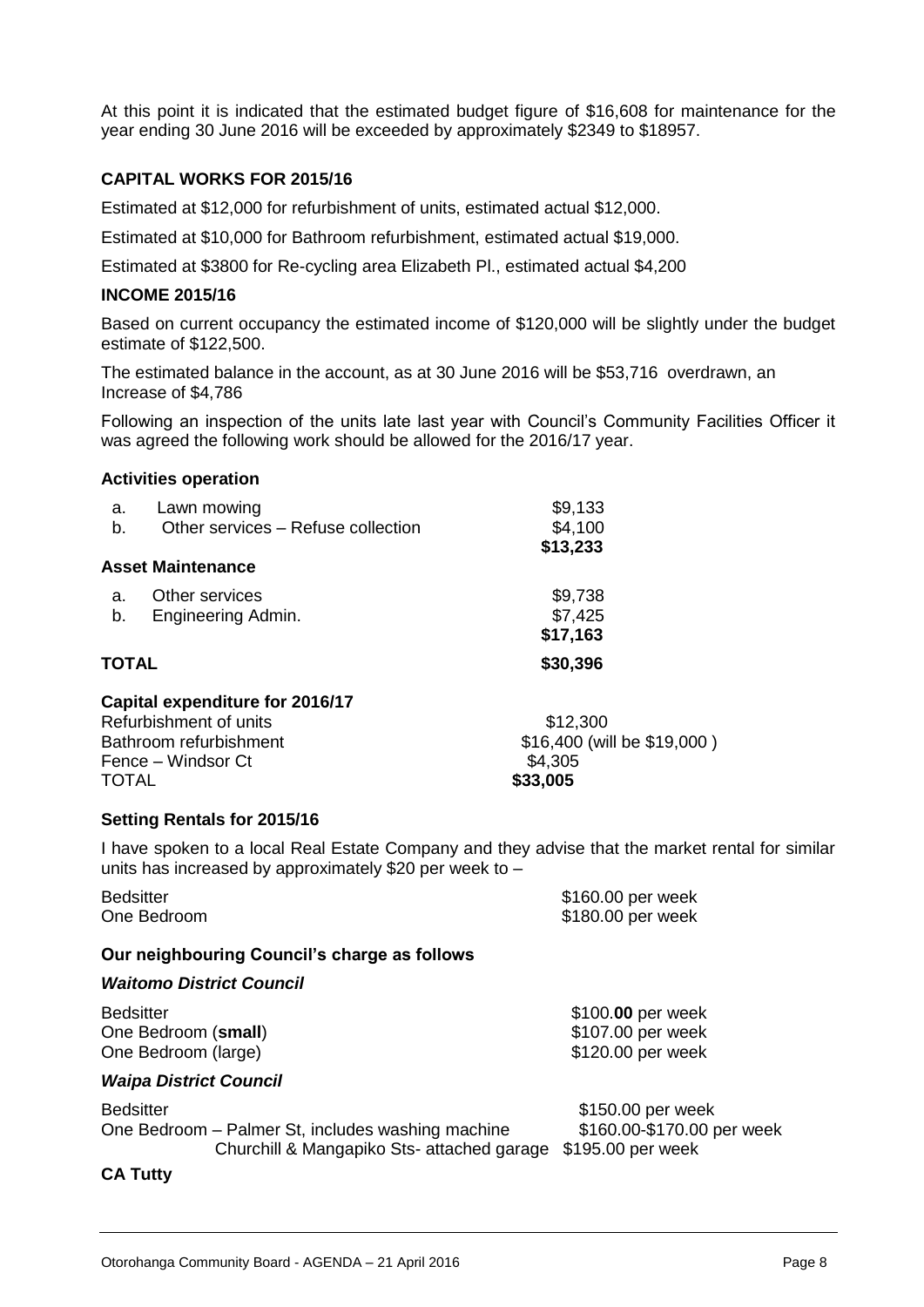# **GOVERNANCE SUPERVISOR**

**Item 83 : SIR ED HILLARY WALKWAY ROOF To: Chairperson and Members Otorohanga Community Board From: Community Facilities Officer Date: 21 April 2016**

#### **Relevant Community Outcomes**

Ensure services and facilities meet the needs of the Community

#### **Executive Summary**

Replacement of roofing product due to heat in the Sir Ed Hillary Walkway

#### **Staff Recommendation**

It is recommended:

That the transparent roofing material on the Sir Ed Hillary Walkway be replaced with solid Zincalume roof at a cost of \$4 000.

#### **Report Discussion**

The existing roof on the Sir Ed Hillary Walkway is a clear polycarbonate type (UV treated) and lets in too much heat. The Kiwiana group have asked if this could be changed to a product which inhibits the light and therefore the heat which could cause fading of the module items and also causes the area to become extremely hot. To date there have been no complaints received by Council from the general public in regards to the heat in this walkway.

A quote to re-roof this structure has been received from a Craftsman Plumber as follows:

- 1. Coloursteel  $$5,000$  plus gst
- 2. Zincalume \$4,000 plus gst

A qualified engineer and a craftsman plumber have both been consulted and indicated that this may be the only way of reducing heat in the walkway, but cannot guarantee it. Various other ways of dealing with the heat were discussed, including the installation of a longitudinal vent along the complete length of the walkway (this could not be guaranteed to work and the manufacturing engineer with whom it was discussed was not confident of a favourable outcome) This option would be very expensive. The existing Whirly Bird vents are designed to work from an enclosed space, such as a building, whereby suction is created which facilitates the extraction of the hot air and as the walkway is open they are not doing the job they were installed to do.

The current roof is approximately a third to a halfway through it's like expectancy.

The walkway is considered to be Otorohanga Community Property and this account does not have any capital budget.

#### Dianne Hooker

#### **COMMUNITY FASCILITIES OFFICER**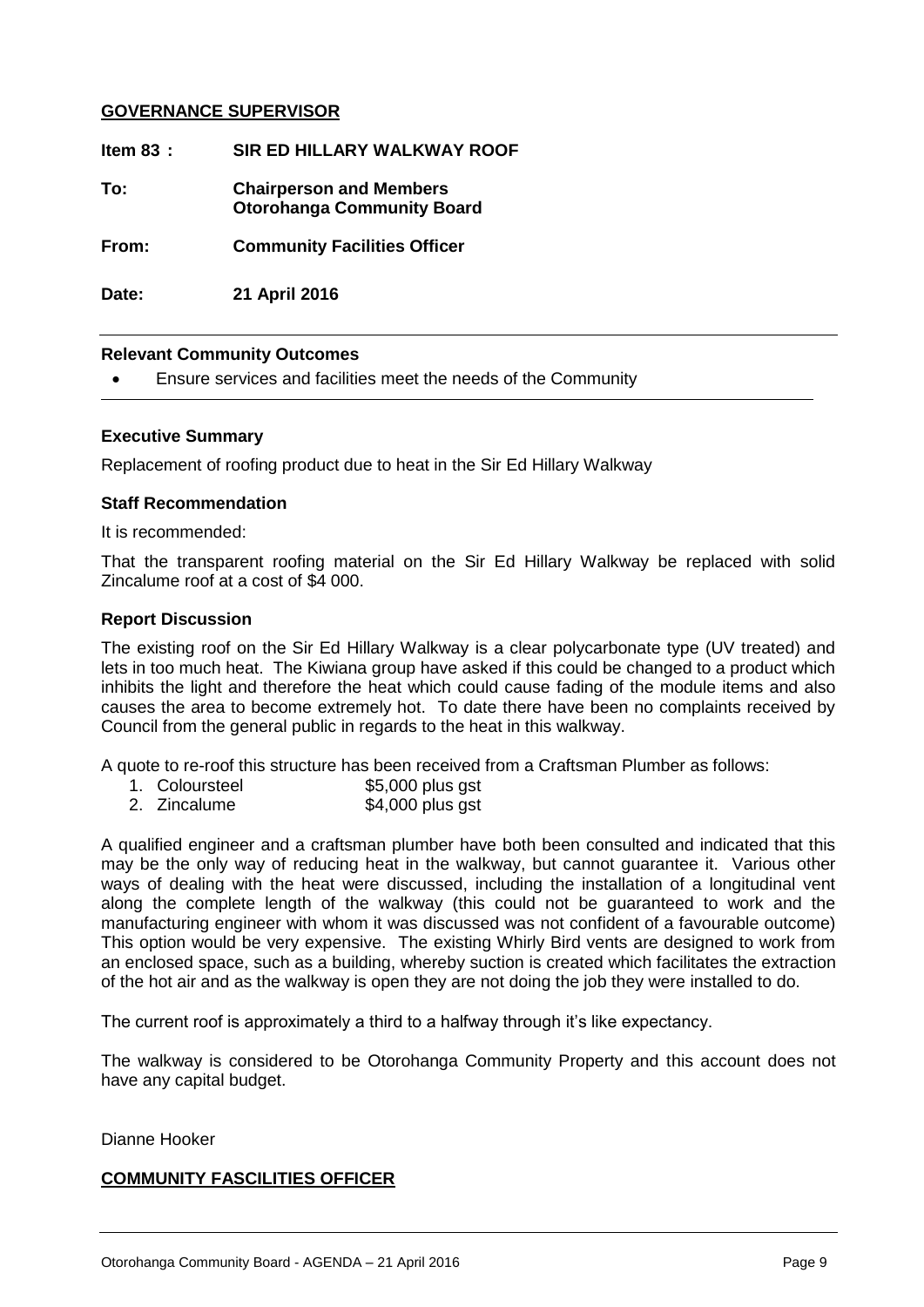# **Item 84 DISTRICT LIBRARIANS QUARTERLY REPORT FOR JANUARY TO MARCH 2016 To: His Worship the Mayor and Councillors Otorohanga District Council From: District Librarian**

**Date: 19 April 2016**

#### **Relevant Community Outcomes**

- Ensure services and facilities meet the needs of the Community
- Foster an involved and engaged Community

#### **Executive summary**

New student shelvers have been appointed for 2016. The Kōtui software has been updated and a Kōtui library managers' meeting has been held. We offered successful summer holiday reading programmes for teens and pre-teens, and plan to offer a winter reading programme. I have attended the annual APLM meeting. Usage statistics for Otorohanga Library reveal an upwards trend for the quarter.

#### **Recommendation**

That the District Librarian's Quarterly Report for the period January to March 2016 be received.

#### **Discussion**

# **Staffing**

Two Otorohanga College students have been employed as library shelvers for 2016: Lindsey Houston and Kayla Malan.

Increasing demands are being placed on library staff to provide assistance to library patrons in the use of information technology to carry out the business of their everyday lives. Our online database and digital resources are now more visible thanks to our Kōtui web pages. It is becoming crucial for library staff to be skilled and confident operators of these technologies, in order to maximise the value that the library can offer its citizens.

# **Kōtui Updates**

Over the period December to March, a technical maintenance and upgrade programme has been undertaken for the Kōtui consortium. During December, a bibliographic and authority deduplication process occurred, which greatly reduced the number of duplicate records in the Kōtui bibliographic database.

In February, the Enterprise interface was upgraded to version  $4.5 -$  this has meant that the display of catalogue records and electronic resources records can be shown as interfiled results for people searching the interface. In mid-March, the core Symphony library management system was upgraded to version 3.5.1.1, which is the most recent version of this software.

Also in March, a series of web-based training instruction was offered in the use of BlueCloud Analytics, which is an advanced reporting programme. This programme allows libraries to have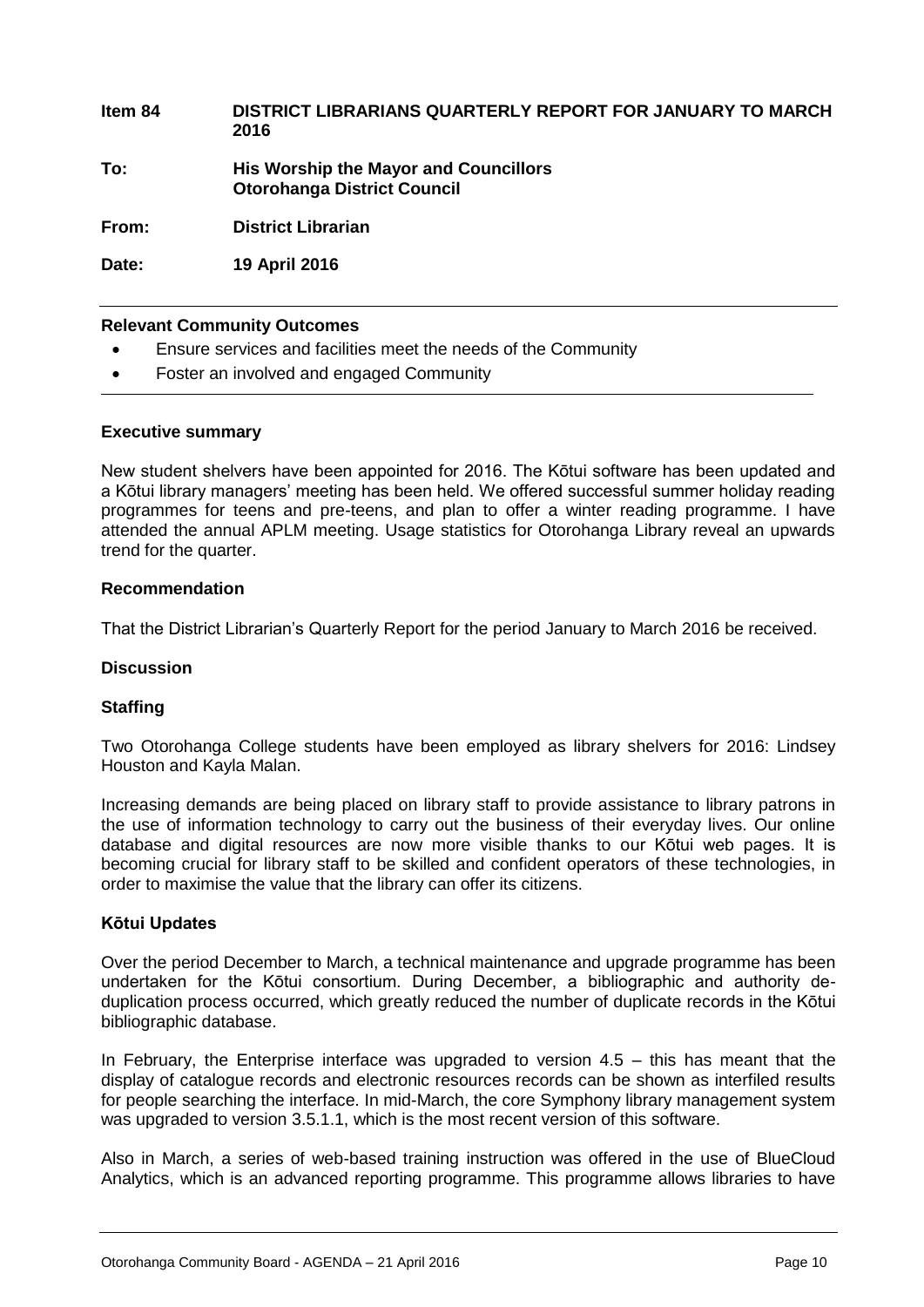direct access to statistical information and allows the Kōtui office to use it on libraries' behalf. BC Analytics is now regarded as being integral to the Kōtui operation. All of these upgrades have been undertaken as part of our Kōtui membership fee.

# **Kōtui Library Managers' Meeting**

A meeting for the managers of libraries in the Kōtui consortium was held in Wellington on Wednesday 18 November, with attendance costs being covered by the Kōtui Board.

To ensure that the membership benefits of Kōtui are maximised beyond simply sharing a library management system, the Managers' group role is to provide direction and priorities for the development of services and to maximise

potential for further service collaboration. An Executive committee has been elected to lead the development of these initiatives.

By the end of this financial year, 32 Library services from 34 local authorities will belong to the Kōtui consortium, just over half of the country's 67 local authorities.

# **Programmes & Activities**

#### *Summer Holiday Reading Programmes*

The finale functions for our E.C. Read'N programme, *Get Carried Away with Books"* and our iRead programme were held on 26 and 28 January, respectively.

Eight intermediate-aged children took a trip to Leap at Te Rapa, where they enjoyed a very energetic morning of trampolining, followed by a Macdonald's lunch. The winner of the tablet device (partly sponsored by 100% Otorohanga) was Rick Dykshoorn while Emily Londt won a prize for best reading journal.

Twenty-eight children successfully completed the E.C. Read'N summer reading challenge for children aged 6 to 10 years. These children, and other family members, enjoyed a swim at the Te Awamutu Events Centre followed by a Subway lunch in the Rose Garden. Deputy Mayor Deborah Pilkington presented certificates and prize books to programme participants.

Library staff very much enjoyed following the reading progress of these children over the holiday period. Both programmes seem to fit needs of the different age groups – the younger children appreciate receiving a themed incentive at each report-in.

#### *Winter Warmers*

Our library will this year offer 20 places on the E.C. Read'N's Winter Warmers programme, which runs from 27 June until 5 August. This is a simplified version of the summer reading programme – we hope to conclude with a storytelling evening in the library.

#### *King Country Writers, Poets and Illustrators Group*

Following an inaugural meeting in October 2015, regular monthly meetings of this group were held in the Library. However, owing to expanding numbers, a decision has now been made for the group to convene at Otorohanga's Wintec premises.

# **Association of Public Library Managers' Strategic Meeting, 5-6 April**

The annual Public Libraries' of New Zealand strategic meeting was held in the Walter Nash Stadium at Taita, Hutt City on 5-6 April.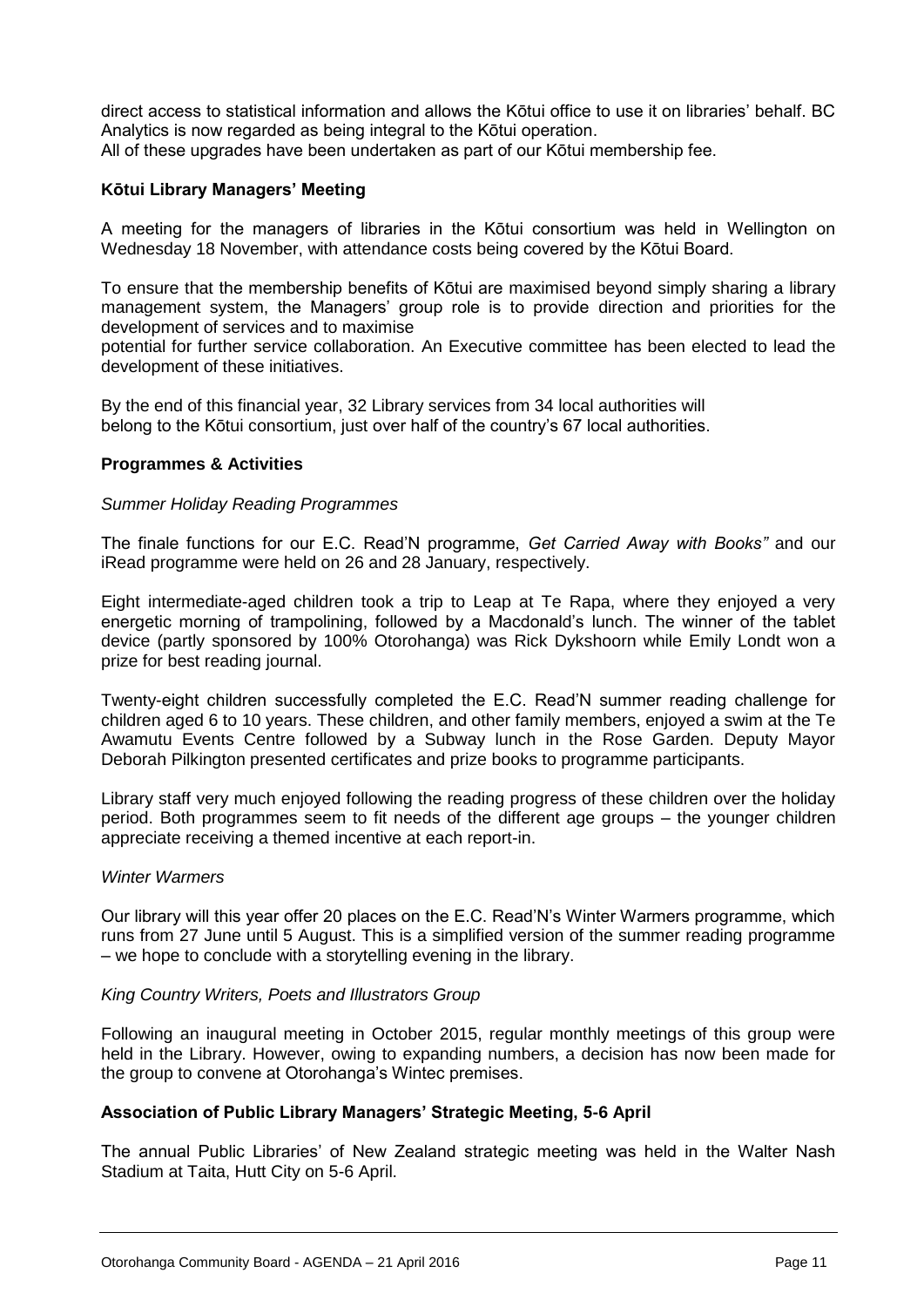Entitled "Re-Create", the two day event enabled 87 participants to take part in some lively discussion which will inform a project to develop new strategic priorities for the Association.

Thought-provoking speakers included Auckland demographer Dr Natalie Jackson and Justin Duckworth, Bishop of Wellington.

I observed that a strong emphasis on the delivery of community programming is now prevalent amongst library authorities throughout the country.

The Walter Nash Stadium is a new, multi-purpose venue in Taita, housing an indoor sports complex and community meeting rooms, in addition to library and Council service centre functions.

#### **Quarterly Usage Statistics**

*Otorohanga Library (January to March 2016)*

|                                 | 2015/16 | 2014/15 | <b>Notes</b>   |
|---------------------------------|---------|---------|----------------|
| <b>Physical Visits</b>          | 10,783  | 10,752  | 0.3% increase  |
| <b>Materials Issued</b>         | 9,577   | 9,076   | 5.5% increase  |
| <b>Digital Downloads</b>        | 225     | 219     | 2.7% increase  |
| <b>Computer Sessions (APNK)</b> | 1,699   | 1.671   | 1,7% increase  |
| <b>Wifi Sessions</b>            | 9,666   | 6,607   | 46.3% increase |
| Membership registrations        | 66      | 36      |                |

*Kawhia Library (January to March 2016)*

|                          | 2015/16 | 2014/15 | <b>Notes</b>   |
|--------------------------|---------|---------|----------------|
| <b>Materials Issued</b>  | 445     | 633     | 29.7% decrease |
| Computer sessions (APNK) | 55      |         | 21.4% decrease |
| Wifi sessions            | 2,180   | 1.367   | 59.5% increase |
| Membership registrations |         | 8       |                |

#### **Sarah Osborne**

# **DISTRICT LIBRARIAN**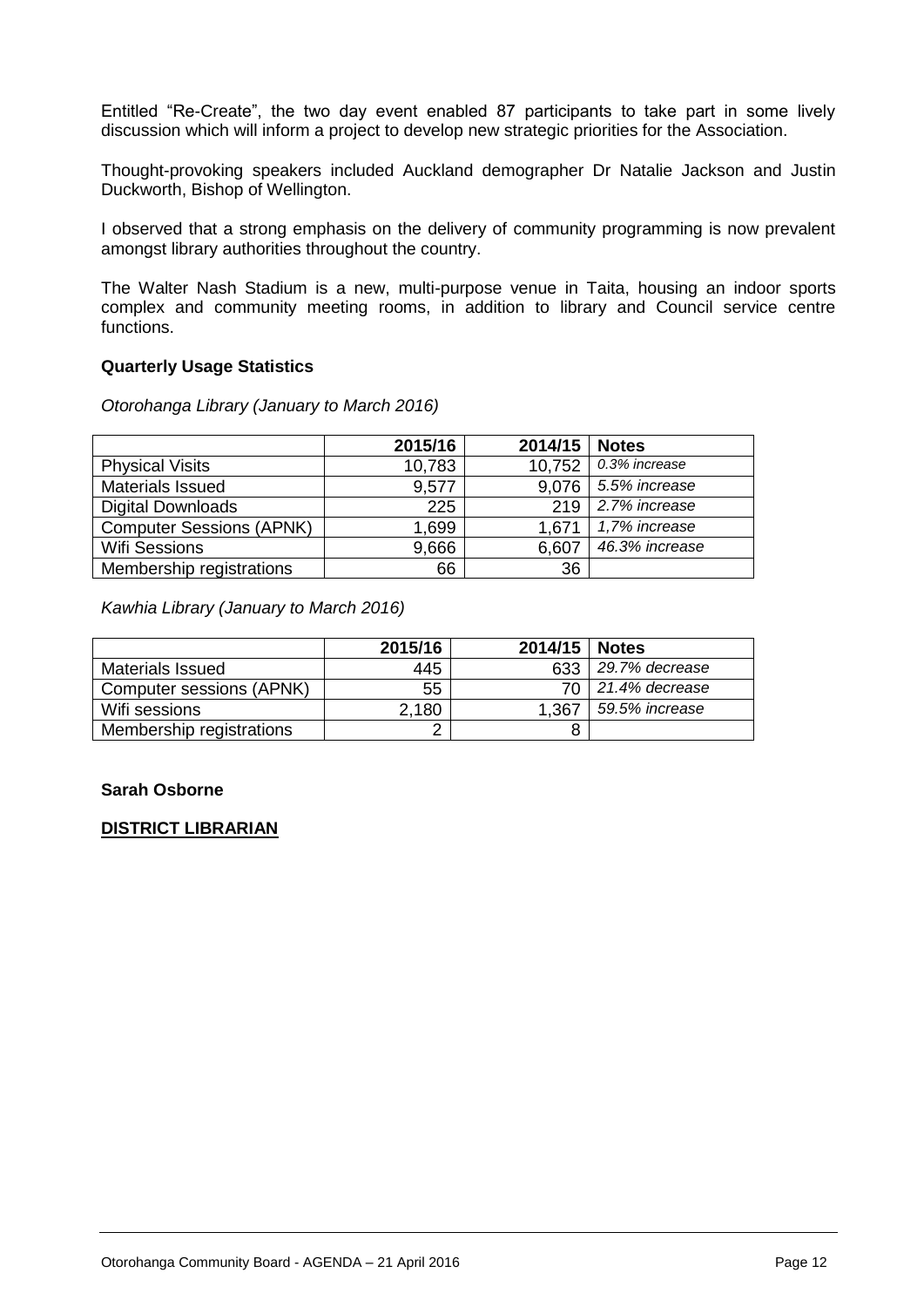# **Item 85 : OCB MATTERS REFERRED FROM 10MARCH 2016**

**To: Chairperson and Members Otorohanga Community Board**

**From: Governance Supervisor**

**Date: 24 March 2016**

# **Executive Summary**

# **1. BOARD**

# **28 January 2016**

- i. To hold a workshop on the establishment/continuation of Community Boards.
- ii. To carry out an inspection of the community, visiting various council facilities and projects.

# **2. CHAIR**

# **19 November 2015**

i. To approach Mr Kerr-Bell to obtain drawings and specifications of the Otorohanga Domain concrete exercise path proposal.

# **3. CHIEF EXECUTIVE**

# **28 January 2016**

i. To arrange for Council's IT Manager to explore how other communities use Wi-Fi as a promotional tool.

# **10 March 2016**

ii. To arrange for a review of the Otorohanga Domain Reserve Management Plan

# **4. ENGINEERING MANAGER**

# **19 November 2015**

- i. To arrange for a report to be prepared on the Ed. Hillary Walkway covering the following issue including associated costs:
	- a) Installation of steel roofing and steel roofing with clear panels.

# **10 March 2016**

ii. To arrange for a written report to be presented on the state of the Community Stopbanks including what action has been taken on the various items highlighted at a recent 'Walkover'

# **CA Tutty**

# **GOVERNANCE SUPERVISOR**